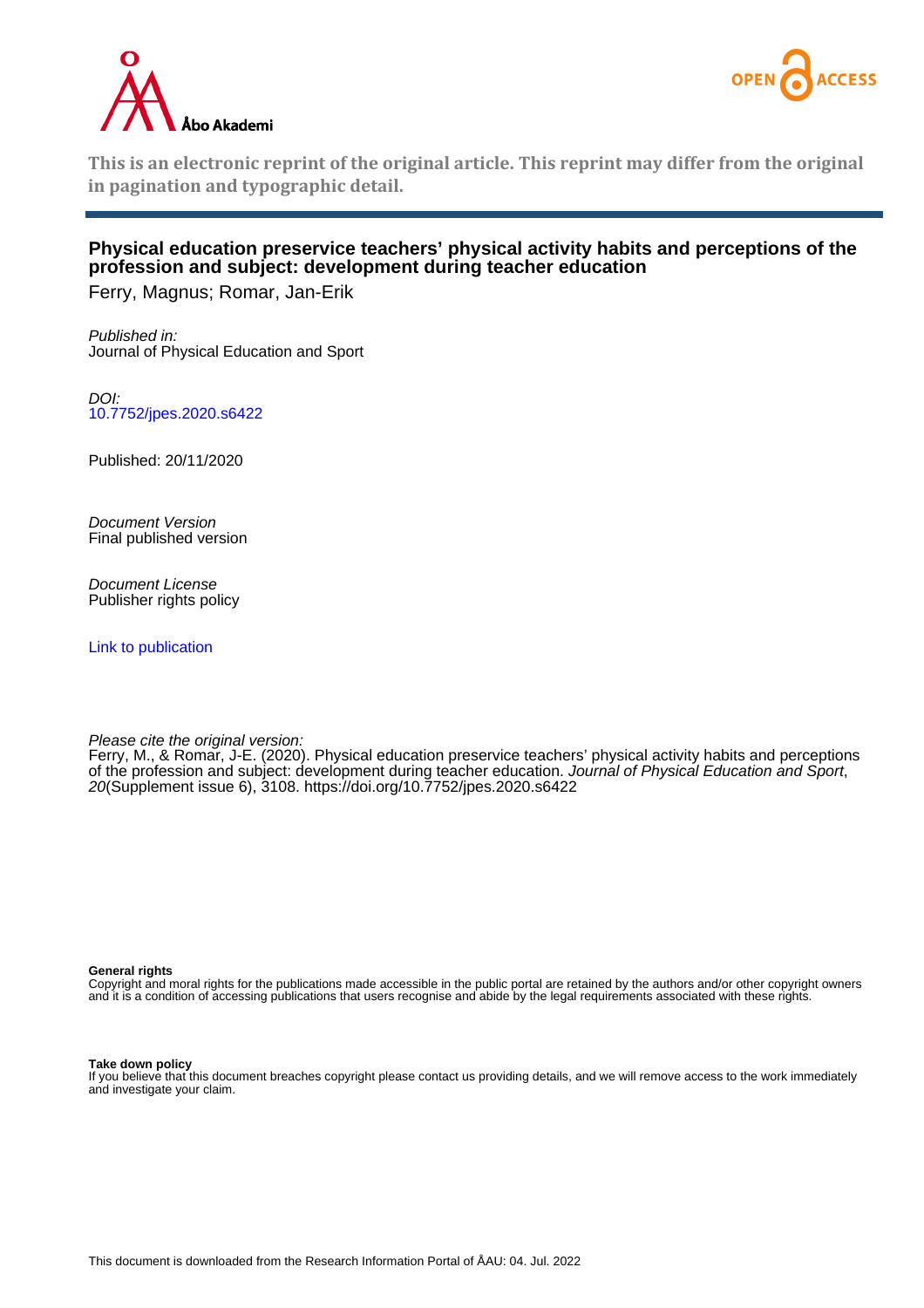*Journal of Physical Education and Sport* **®** (JPES), Vol 20 (Supplement issue 6), Art 422 pp 3108 – 3119, 2020 online ISSN: 2247 - 806X; p-ISSN: 2247 – 8051; ISSN - L = 2247 - 8051 © JPES

# **Original Article**

# **Physical education preservice teachers' physical activity habits and perceptions of the profession and subject: development during teacher education**

MAGNUS FERRY $^{\rm l}$ , JAN-ERIK ROMAR $^{\rm 2}$ 

<sup>1</sup> Department of Education, Umeå University, SWEDEN

<sup>2</sup> Faculty of Education and Welfare studies, Åbo Akademi University, FINLAND

Published online: November 30, 2020 (Accepted for publication: November 22, 2020) **DOI:10.7752/jpes.2020.s6422** 

# **Abstract**

Teachers' perceptions of the subject and the teacher profession are embodied during the socialization process of becoming a physical education (PE) teacher and through participation in different social fieldsThe initial acculturation phase of the socialization has been shown to be of utmost importance for the development of these perceptions; however, research on the impact of PE teacher education (PETE) on preservice teachers' (PSTs') perceptions and beliefs has yieldedmixed results. The purpose of this study was to explore if PSTs' physical activity habits and perceptions related to the subject and profession develop between enrolment in and graduation from PETE. The study used web-based questionnaires with closed- and open-ended questions completed by 60 students in a Swedish PETE programme. The open-ended questions were subject to content analysis in three steps before comparisons, and we performed statistical analysis with an independent t-test, chisquare tests, and Fischer's exact test. The results show that PE PSTs are a homogenous group of students, with vast experience of sports and physical activities both during enrolmentand at graduation. Furthermore, although PSTs' perceptions of a good PE teacher were unchanged during PETE, their perceptions of a good PE lesson did develop. The lack of development of PSTs' perceptions of a good PE teacher could be explained by their initial perceptions of this question being suitable at enrolment and simultaneously well-grounded in their habitus; the development of their perceptions of a good PE lesson could be understood in relation to the elements during PETE that offer PSTs opportunities to apply learned skills and knowledge in real-life situations. **Keywords**:habitus,professional socialization, PETE,subjective warrant, Sweden

#### **Introduction**

The teaching and content experienced by pupils during lessons in physical education (PE) are central to their experience of the subject (Dagkas & Stathi, 2007) and affect their opportunities to acquire knowledge and develop competencies necessary to be physically active from a lifelong perspective (Åström, 2013; Swedish Schools Inspectorate, 2018).

Teachers' perceptions of the subject and the teaching professionhave been found to influence their choices of lesson content (Ferry & McCaughtry, 2013; Merrem & Curtner-Smith, 2019; Templin & Schempp, 1989). These perceptions are developed and embodied during the socialization process of becoming a PE teacher (Brown, 2005; Larsson, 2009; Levin & He, 2008; Templin & Richards, 2014) through participation in different social fields (Lortie, 1975).

Competitive sports and other kinds of physical activities have been shown to be important social fields among PE teachers (cf. Brown et al., 2017), and researchers have demonstrated participation in these to greatly influence teachers' perceptions of the PE subject (cf. Croston & Hills, 2017; Curtner-Smith, 2017; Flemons, 2017; Green, 2003; Larsson et al., 2018), teachers'personal rationale for selecting lesson content (Ferry & McCaughtry, 2013), and the development of what is labelled a subjective warrant (Lawson, 1983; Lortie, 1975).

The subjective warrantis developed during years of socialization and influences a person's perception of PE and PE teachers (Lawson, 1983), works as a filter of new impressions, resembles Bourdieu's (1990) term *habitus* (Green, 2003), and is described by Lawson (1983) in two main types: a coaching and a teaching orientation. Those with a coaching orientation are mainly attracted to work as PE teachers to become coaches, work within extracurricular sports,and see teaching PE as an career contingency, whereas those with a teaching orientation are more interested in teaching PE and see coaching as a career contingency (Lawson, 1983). Preservice teachers' (PSTs') sex and experiences of sports and physical activities have been shown to influence the development of these orientations, with men or those experienced in high-level sports developing a coaching orientation and women or those who have participated in nontraditional and noncompetitive sports developing a teaching orientation (cf. Curtner-Smith et al., 2008; Merrem & Curtner-Smith, 2019).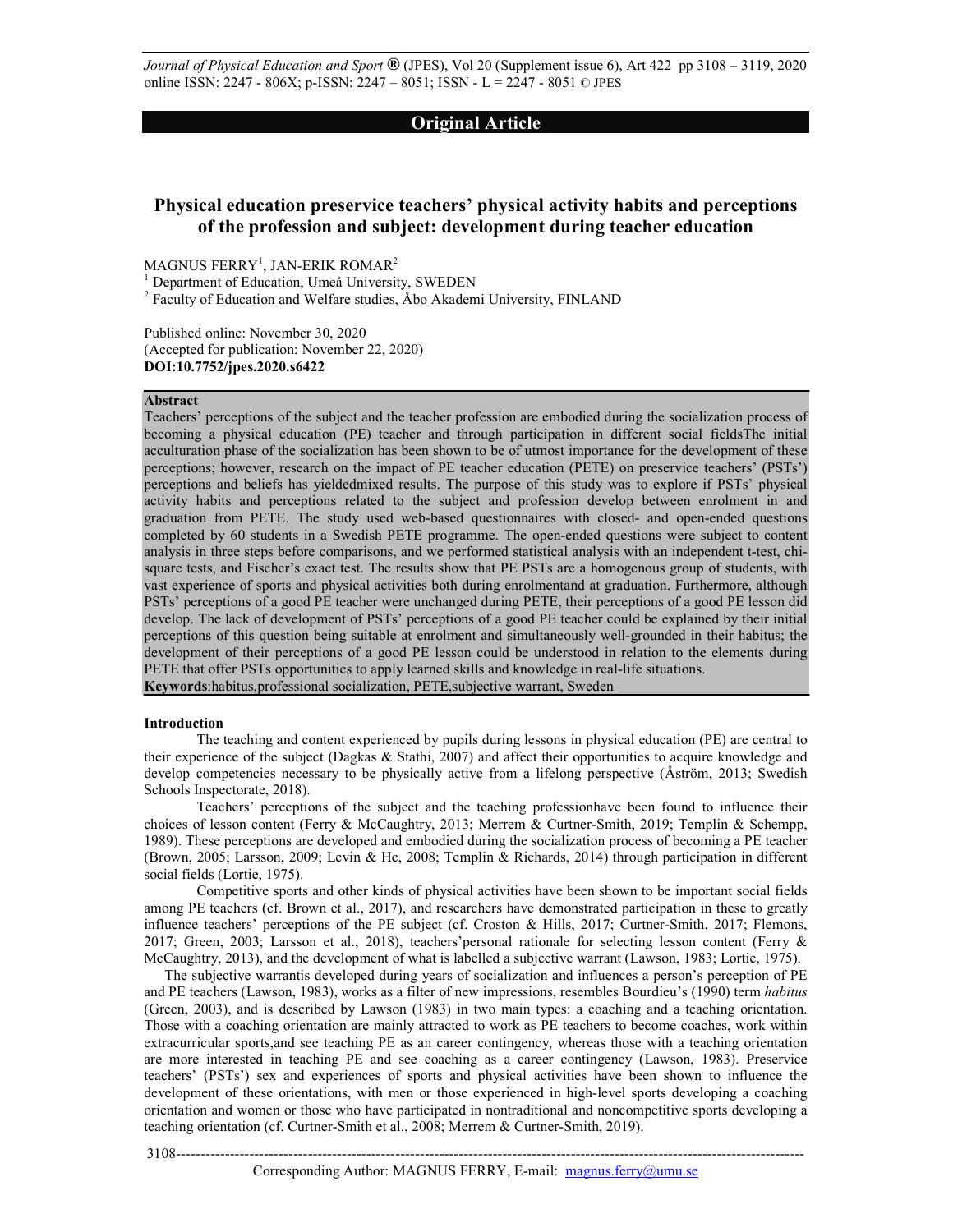Although sport and physical activity patterns generally differ between Swedish women and men in relation to both the type of activity and the setting, with a larger proportion of men practicing in larger-team sports and sports club settingsanda larger proportion of women participating in sport and physical activities in nontraditional settings (Fahlén & Ferry, 2019), no study has shown that the orientations differ between male and female PSTs in Sweden. Nor has any study to our knowledge shown that the typical orientations towards PE found in many other studies exist among Swedish or Scandinavian PSTs. The lack of different orientations might be explained by the clear separation between PE in school and competitive sports in sport clubs during leisure time, which follows the traditional organization of sports in Scandinavian countries (cf. Ferry et al., 2013), resulting inthe limited presence of competitive sports in school and thus the seeming implausibility of coaching as an career path in school.

The socialization of teachers is generally described in three phases: acculturation, professional socialization, and organizational socialization (Lawson, 1983). The initial acculturation phase has been shown to be of utmost importance for the PE teachers' perceptions (cf. Zeichner & Gore, 1990); however, though it is seen as the weakest phase of the socialization process (cf. Curtner-Smith et al., 2008; Templin & Richards, 2014), there is no consensus in research on the impact of PE teacher education (PETE) on PSTs' perceptions of the subject and profession. Following this, Richards et al. (2018) called for more research to focus on the changes in PSTs' perceptions and beliefs with a longitudinal approach, following PSTs through PETE and into their teaching positions.

Partially answering this call, however cross-sectional, and influenced by occupational socialization theory in combination with Bourdieu's concept of habitus, we had the objective in this study to investigate the development of PSTs' perceptions of a good PE teacher and PE lesson from enrolment at to graduation from PETE—that is, during the professional socialization phase of PETE—and whether this development differs between women and men. In addition, because experiences of sports and physical activities have been found to be influential for PSTs' perceptions and behaviors (cf. Dowling, 2011; Romar &Frisk, 2017) and because participation patterns differ between women and men (Fahlén & Ferry, 2019), this study also examines how PSTs' physical activity habits develop during PETE.

# **PETE in Sweden**

Following international acculturation research on PSTs' backgrounds and experiences (cf. Green, 2003), studies on Swedish PSTs enrolled in PETE have shown that they are a homogenous group of students with similar backgrounds (Larsson, 2009). In general, they are men, have extensive experience of competitive sports (mainly team sports) and physical activities,and haveenjoyed PE in school. In addition,they have been shown to have similar perceptions of PE and their future PE teaching professions at enrollment (Ferry, 2018)

PETE for upper secondary school teachers in Sweden is regulated by the Higher Education Act and Higher Education Ordinance (SCHE, 2018), which states the subject areas and number of courses the programme should contain (Backman &Larsson, 2016). The programme lasts 5 to 5,5 years, depending on the subject (300-330 European Credit Transfer System [ECTS]), during which PSTs complete two school subjects (90–120 ECTS each),general education courses (90 ECTS), sequential practicums, and a final research project (Romar et al., 2018). The exact content addressed in each course and the sequence in which courses must be taken are locally determined by the education institutions.

To get a sense of the theoretical orientations within Swedish PETE and the PE subject matter covered during it, Backman and Larsson (2016) reviewed learning outcomes of PETE programmes in Sweden and found that the orientations were mainly behavioristic (the purpose of PETE being to prepare technically skilled teachers) and traditional or craftones (the purpose of PETE being to prepare teachers for the current system). Furthermore, they found eight main subject matter areas that can be said to represent what a Swedish PE teacher must know upon programme completion: pedagogy (knowledge of pedagogy, education, etc.), science (psychology, anatomy, nutrition, etc.), PE teaching (skills, competence, etc.), physical movement skills (ability to demonstrate exemplary actions, etc.), critical social inquiry (social class, ethnicity, gender, etc.), interpretation of curricula documents (local interpretation of national curriculum, assessment, etc.), mental and social health (social perspectives, self-esteem, etc.), and research methods (hands-on knowledge of different methods, etc.). This summary gives a fair picture of the theoretical orientation and the areas treated in the local PETE programme in this study.

Specifically for the area of physical movement skills and in spite of Swedish PETE that originated from the Swedish gymnastics tradition, previous research has shown that PETE in Sweden builds on a long tradition of focusing on physical skills in various sports activities (Larsson, 2009). Competitive team sports have, however, been found to dominate the activities in schools (Swedish Schools Inspectorate, 2018).

# **Theoretical Framework**

This study will draw on the occupational socialization theory as its theoretical framework.In addition, we are using Bourdieu's concept of habitus as a "'thinking tool' to examine the findings (Flemons, 2018, p. 284), providing an additional means to understand how teachers' perceptions and behaviors are embodied (Croston & Hills, 2017) and help us understand teachers' personal rationales(Ferry & McCaughtry, 2013).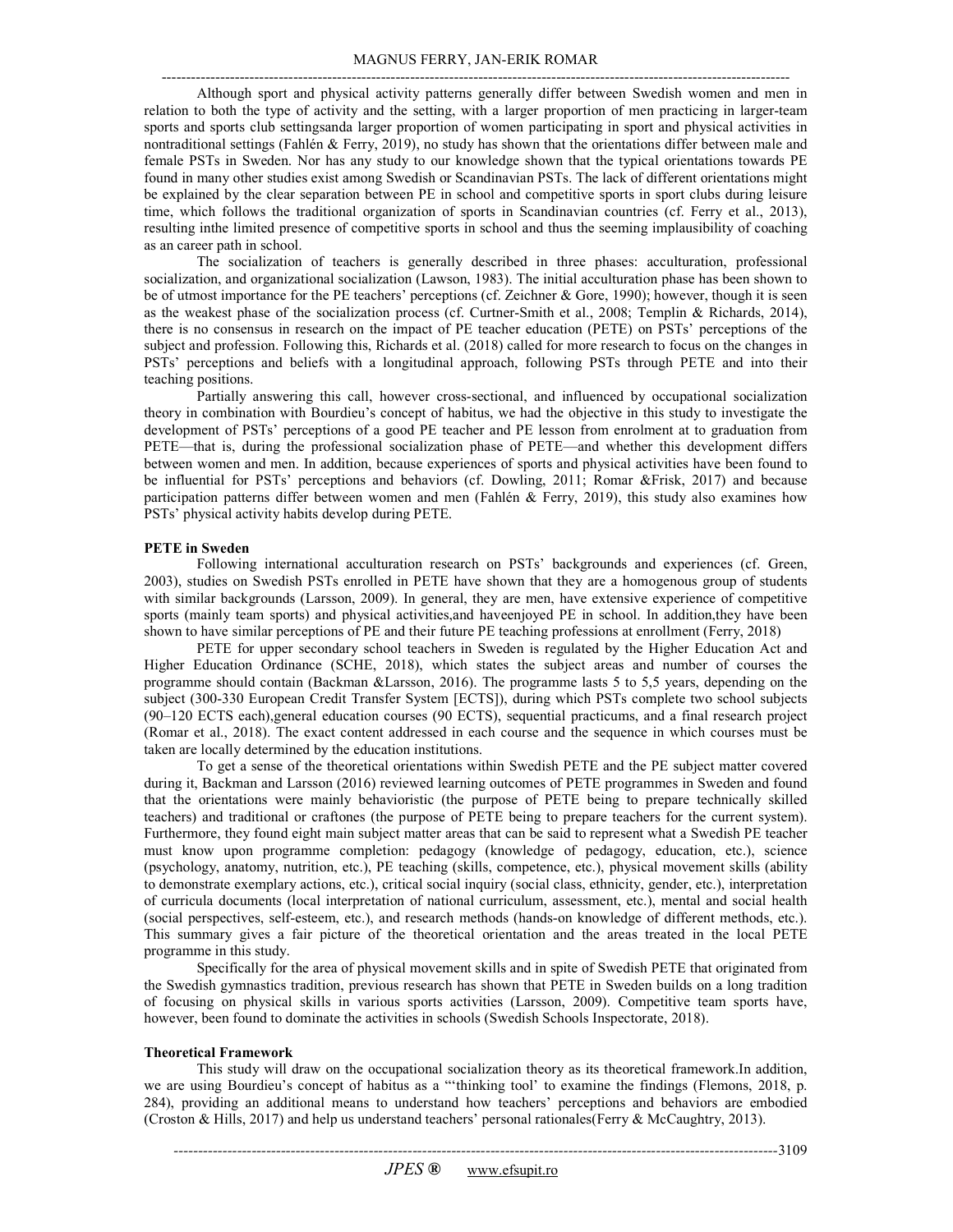#### *Occupational Socialization Theory*

According to the occupational socialization theory, the socialization of teachers is generally described in three phases: acculturation, professional socialization, and organizational socialization (Lawson, 1983; Richards et al., 2019; Templin & Schempp, 1989). During these phases, teachers develop a subjective warrant (Lawson, 1983; Lortie, 1975) or embody, in Bourdieu's (1990) terms, a habitus, which has implications for their perceptions and expectations of what it means to work as a teacher (Brown et al., 2017; Green, 2003; Larsson et al., 2018). Beyond the initial three phases of socialization, Lee and Curtner-Smith (2011) identified two additional phases: the secondary professional socialization (the transition into the role of a doctoral student) and the secondary organizational socialization (the career as a PETE faculty member). We recognize the importance and impact of these socialization forms on the beliefs and experiences; however, due to our focus on development during PETE, we do not address all these phases in detail.

According to McCullick et al. (2012), the occupational socialization theory is useful because it allows "researchers to consider how prior familial and educational experiences inform majors' beliefs and conceptions of teaching PE and the possible implications on teacher education programs" (p. 180). This knowledge has been suggested as important for the PE profession and can, if considered, have an impact on the design and outcome of PETE programmes (cf. Dowling, 2011; Pike & Fletcher, 2014; Richards et al., 2018). In the following section, we describe the three initial phases of the socialization with thorough detailing of the professional phase, which this study examines.

*Acculturation* leads to the decision to pursue teacher education (cf. Lawson, 1983). During this phase, based on early experiences and influence from significant others, PSTs' understanding of what being a good PE teacher means is established (cf. Green, 2003; Larsson et al., 2018). During acculturation, they develop an understanding of what it takes to be a teacher and enter teacher education with strong perceptions of the qualities they believe are most important for good teachers. From Ferry and McCaughtry's (2013) research, PE teachers during this phase develop strong emotional ties with sports in something that resembles a 'love affair'. This is an important phase in the socialization and development of PE teachers and influences the shaping of future teachers' perceptions (Flemons, 2017; Pike &Fletcher, 2014; Richards et al., 2014). These perceptions become embodied in the habitus of PSTs (Larsson, 2009), and because the habitus is long-lasting and resistant (but not impossible) to change (cf. Brown, 2005), it influences teachers' perceptions of the purposes of education and the teaching profession (Richards et al., 2014; Templin & Schempp, 1989).

*Professional socialization* begins when PSTs enrol in a teacher education programme (Lawson, 1983). During this phase, PSTs learn the important knowledge and skills demanded by the profession of PE teaching (cf. Richards et al., 2014, 2018; Sirna et al., 2010). By PSTs' continued involvement in sports (cf. Larsson, 2009) and due to like-minded peers who surround them (Adamakis & Zounhia, 2016), experiences during this phase contribute to PSTs' beliefs about curricula; many times, their initial perceptions of PE are reinforced (Mordal-Moen & Green, 2014), as well as their love of sports and decision to make PE teaching their career (Ferry & McCaughtry, 2013). Especially important for the development of perceptions and beliefs during PETE seems to be the practicum, during which PSTs get the opportunity to apply learned skills in real-life situations (Adamakis & Zounhia, 2016; Mordal-Moen & Green, 2014) and which has the potential to challenge or reinforce PSTs' beliefs (McEntyre et al., 2018). Research on the impact of professional socialization on PSTs' beliefs and perceptions regarding the subject and profession remains inconclusive, though. Most studies have indicated that PETE has a limited effect, if any (cf. Adamakis & Zounhia, 2016; Green, 2003; Mordal-Moen &Green, 2014; Zeichner & Gore, 1990);PSTs'embodied beliefs (i.e., habitus) instead are unchanged (Brown, 2005; Graber, 1996) or reinforced. Other studies, on the other hand, have found that PETE under certain circumstances can successfully challenge and influence PSTs' initial beliefs (cf. Hyndman, 2014; Richards et al., 2014). For PETE to be effective and facilitate this development, researchers have recommended that the programs include a technical culture shared among the faculty members (i.e., the skills and knowledge essential for PE teachers), be designed to engage PSTs as members of a learning community (Curtner-Smith et al., 2008; Merrem & Curtner-Smith, 2019; Richards et al., 2013), and give PSTs opportunities to reflect on their experiences and initial beliefs and perceptions (cf. Ferry, 2018; Merrem & Curtner-Smith, 2019; Richards et al., 2018).

*Organizational socialization* begins when PSTs enter the workplace as teachers. This phase is ongoing throughout teachers' careers and impacts their development in that role and their teaching (Richards et al., 2014). During this phase, teachers encounter the requirements of the profession, and there is a risk of the lessons learned during PETE being washed out (cf. Richards et al., 2014). Specifically, in relation to the choice of teaching content, the embodied habitus of teachers has been shown to influence that choice (Bourdieu, 1990), and the activities teachers choose for their PE classes have been shown to originate from their own sports backgrounds (Ferry & McCaughtry, 2013; Lundvall & Meckbach; 2004; Romar & Frisk, 2017).

As noted by Richards et al. (2019) and Templin and Schempp (1989), among others, occupational socialization is a dialectical process, meaning that individuals have an active role in the socialization and might resist what is imposed on them.Or, as Adamakis and Zounhia (2016), Levin and He (2008), and Romar et al. (2018) expressed, PSTs filter new experiences during PETE through their previous perceptions, also expressed as their habitus or subjective warrant.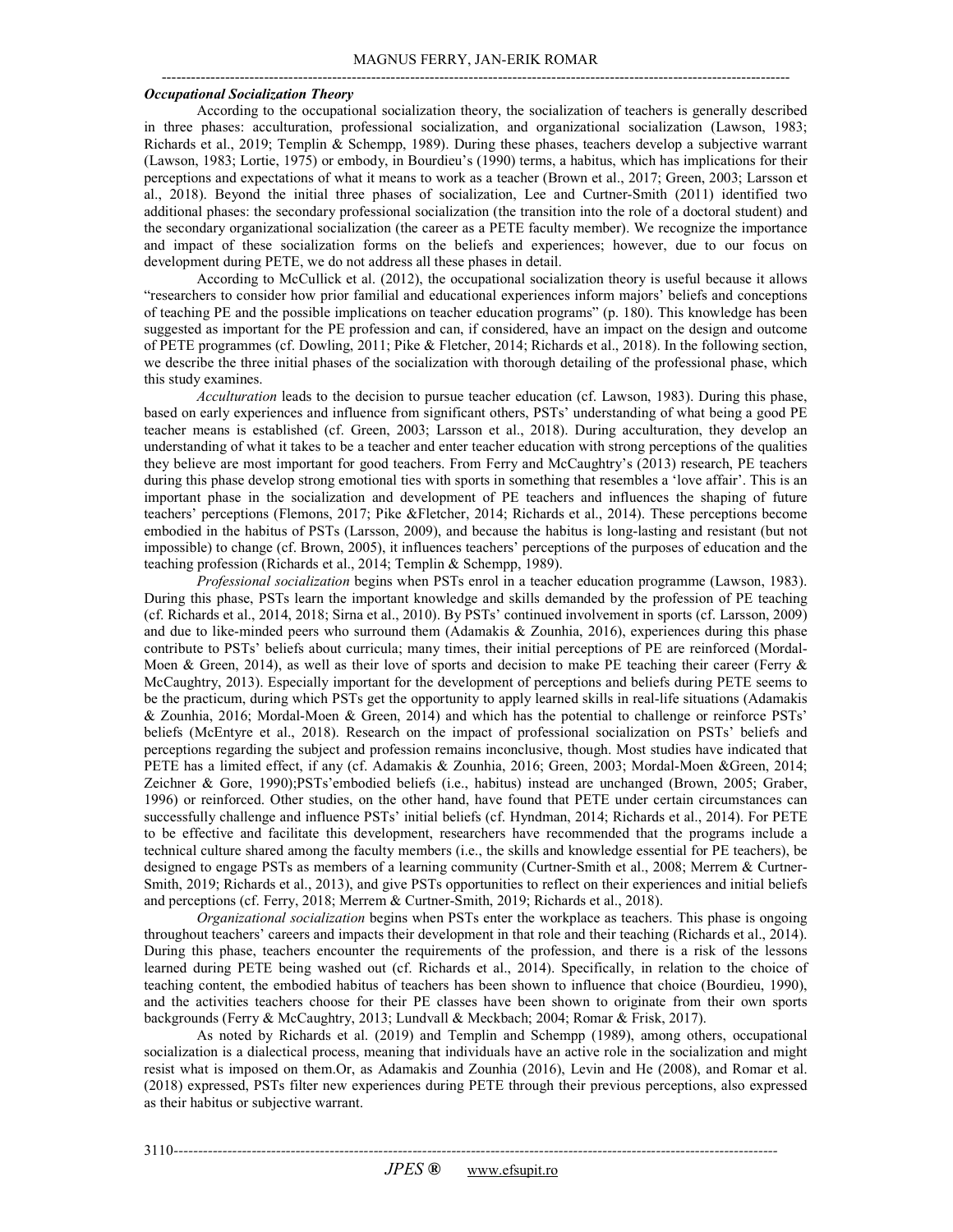#### *Habitus*

Bourdieu (1990) defined the habitus as "systems of durable, transposable dispositions,structured structures predisposed to function as structuring structures" (p. 53), which can resemble a kind of internal compass that affects the conscious and unconscious ways in which an individual acts and thinks (Larsson, 2009). The habitus, similarly to the subjective warrant, works as a filter through which new experience and knowledge are rejected or accepted depending on how they fit the embodied dispositions PSTs have previously acquired (Green, 2003).

By participation in different social fields, certain dispositions and habitus are embodied (Brown, 2005), and PSTs' own experiences of sports, physical activities, and PE have especially been shown to have a longlasting influence on the habitus formed (Croston & Hills, 2017; Green, 2003; Larsson et al., 2018). Brown (2005) stated that PSTs enter PETE with their habitus already internalized and formed, and the long-lasting influences of the habitus are embodied by the PE teacher. Researchers have put this embodied habitus forward as one reason why teaching in PE still revolves around mainstream sports (Brown et al., 2017). Furthermore, Green (2003) argued that the habitus is strongly connected to teachers´ views on the nature and purpose of PE and to influences on teachers' practice.

# *Contribution to the Field of Occupational Socialization Theory*

Researchers have concluded that most previous studies on occupational socialization among PE teachers have been qualitative, lacking a longitudinal perspective (Adamakis & Zounhia, 2016; Pike & Fletcher, 2014). In addition, with a focus on the organizational phase conducted in the United States (Richards et al., 2019), few studies have been conducted in European countries (Merrem & Curtner-Smith, 2019). As Mordal-Moen and Green (2014) pointed out, there exist few occupational socialization studies from a Scandinavian perspective, and to our knowledge, beyond studies focusedon newly enrolled PSTs' background and perceptions of PE and the profession (Ferry, 2018; Larsson, 2009; Larsson et al., 2018) as well as Backman et al.'s (2020) study on PSTs' conceptions of teaching and assessment of movement capability, no researchhas focused on the actual professional socialization among Swedish PSTs.

In addition to its usefulness for Swedish PETE programs, we believe this study can contribute to the research field with new knowledge through quantitative research on PSTs' actual development of physical activity habits and perceptions during PETE, encompassing differences and similarities in this development between male and female PSTs. Moreover, this study can contribute with a widened perspective, additional use of the habitus concept, and a focus on PETE given in Scandinavian countries with a distinct sports model (Ferry et al., 2013) in that the typical teacher/coach orientations don't seem to exist.

# **Purpose of the Study**

The purpose of this study was to explore if PSTs' physical activity habits and perceptions related to the subject and profession develop between enrollment in and graduation from PETE and if there are any differences between women and men in such development. We specifically intended to answer whether there was any development in relation to:

- involvement in sports and physical activities,
- perceptions of a good PE teacher, or
- perceptions of a good PE lesson.

# **Method**

This study is part of a larger follow-up research project that addressessports students inone department at amajor university in Sweden usingaweb-based questionnaire completed at enrolment and graduation. This specific study focuson PETE programme students' answers to both questionnaires at the start (2005–2014) and end of the programme(2010–2019).

#### *Setting*

When PSTs in this study were enrolled (2005–2014), the structure of the PETE programme at the large Swedish university in this study consisted of a 5-year programme (see Figure 1). During the programme, PSTs have three semesters of PE subject matter studies, with a focus on different subject knowledge areas related to PE (nutrition, physiology, sports history, etc.), PE content knowledge (tactics, rules, and individual skills in different sports and physical activities, etc.), and pedagogical content knowledge and PE teaching (curriculum, methodology, didactics, on-campus teaching assignments, etc.); two semesters of general education courses focused on the teaching profession (together with PSTs from other subject orientations); three semesters of subject matter courses in their second subject; and a practicumfor a full semester. They finish by writing a final research project (for a further description of the PETE structure, see Ferry, 2018; Romar et al., 2018). The theoretical orientations underlying the program are a combination of behavioristic and traditional or craft orientations (see Backman &Larsson, 2016). After completion of the program, the PSTs receive a master's of science degree in education.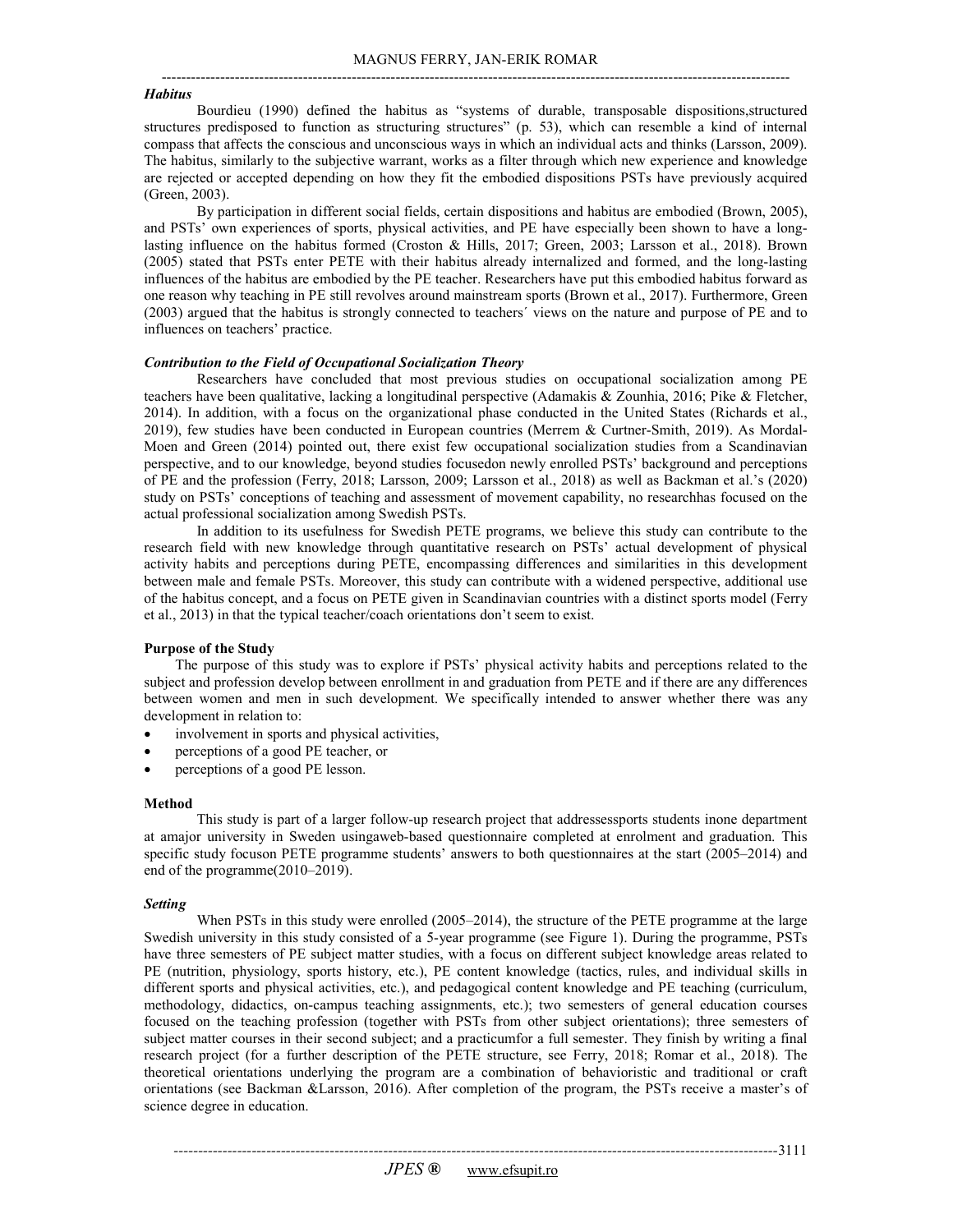# MAGNUS FERRY, JAN-ERIK ROMAR

| PE subject matter studies<br>Three semesters (90 ECTC)      | Subject knowledge (nutrition, physiology, sports history, etc.)<br>Content knowledge (tactics, rules, individual skills, etc.)<br>Pedagogical content knowledge and PE teaching (curriculum,<br>methodology, didactics, on-campus teaching assignments, etc.) |
|-------------------------------------------------------------|---------------------------------------------------------------------------------------------------------------------------------------------------------------------------------------------------------------------------------------------------------------|
| <b>General education courses</b><br>Two semesters (60 ECTS) | Focus on the teaching profession (school law, general grading and<br>assessment, etc.)                                                                                                                                                                        |
| Second subject matter studies<br>Three semesters (90 ECTS)  | Mathematics, biology, history, etc.                                                                                                                                                                                                                           |
| Practicum<br>One semester (30 ECTS)                         | At local schools                                                                                                                                                                                                                                              |
| Final research project<br>One semester (30 ECTS)            | With a focus on PE in school                                                                                                                                                                                                                                  |

*Note*. ECTS = European Credit Transfer System.

Figure 1:Structure of the PETE programme.

## *Participants*

Sixty PSTs (21 women, 39 men) responded to the questionnaires at enrolment and graduation (29% response rate), enabling analysis on individual development during PETE (see Table 1). The mean age of the PSTs at enrolment was 22.1 years (*SD* = 2.75), with no significant difference (*p*< 0.5) between the women (*m* = 22.4,  $SD = 3.56$ ) and men ( $m = 22.0$ ,  $SD = 2.42$ ).

Table 1:Numbers and Response Rates (RRs) of Students Answering the Questionnaires at Enrollment and Graduation

| Year              | 2005 | 2006 | 2007 | 2008 | 2009         | 2010 | 2011 | 2012 | 2013 | 2014 | Sum |
|-------------------|------|------|------|------|--------------|------|------|------|------|------|-----|
| Enrolment         | 34   | 22   | 29   | 18   | 34           | 17   |      | 15   | 20   |      | 206 |
| $RR(%)^a$         | 87   | 58   |      | 58   | 81           | 41   | 38   | 44   | 67   | 32   | 60  |
| <b>Graduation</b> |      |      |      |      | <sub>0</sub> |      | 4    |      |      |      | 60  |
| $RR(%)^b$         | 44   | 36   | 10   |      | 18           | 29   | 50   | 40   | 30   | 44   | 29  |

<sup>a</sup>Calculated as the number of PSTs enrolled in the first PE subject matter course.<sup>b</sup> Calculated as the number of PSTs who answered the questionnaire at enrolment.

#### *Data collection*

The questionnaires were not part of a graded assignment and began with information about the aim of the study and how the information provided would be used. Before answering the questions, all participants provided their consent to participate in the research project.

Students answered the enrolment questionnaire during the first weeks of their first PE subject matter courses and the follow-up questionnaire during the last weeks of the final semester when they were writing their final research projects.

The questionnaire used at enrolmentwas developed and tested in a pilot study carried out in 2004 with sports students at the local university and finalized thereafter. The questionnaire addresses topics such as the students' backgrounds, experiences with sports and physical activities, and perceptions and beliefs regarding PE and youth sports (cf. Ferry, 2018; Söderström et al., 2018); it largely consists of questions used earlier in evaluations by the Swedish Schools Inspectorate and Swedish researchers. The follow-up questionnaire used at graduation was developed in 2009 on the basis offindings from the enrolmentquestionnaire and addresses the same topicsthroughsimilar questions. From the larger questionnaires, this study utilized some of the closed, yes/no answer background questions related to the PSTs' current and past sports and physical activity habits. In addition, this study included two open-ended questions from the questionnaires that highlighted the PSTs' perceptions of PE and their future profession: the PSTs were asked to describe three characteristics of a good PE teacher and of a good PE lesson. The two open-ended questions resembled ones used in Arnon and Reichel's (2007) study on the ideal teacher, which the researchers in the pilot study found usable and valid for describing the PSTs' perceptions. These questions have been used in research on newly enrolled PSTs' perceptions (Ferry, 2018).

### *Data Analysis*

*----------------------------------------------------------------------------------------------------------------------------*  3112 The answers to the open-ended questions at enrolment were subjected to content analysis, following three steps, before comparisons between women and men were made and statistical calculations. In the first step, the first author thoroughly read all the answers—which were usually given in the form of short sentences or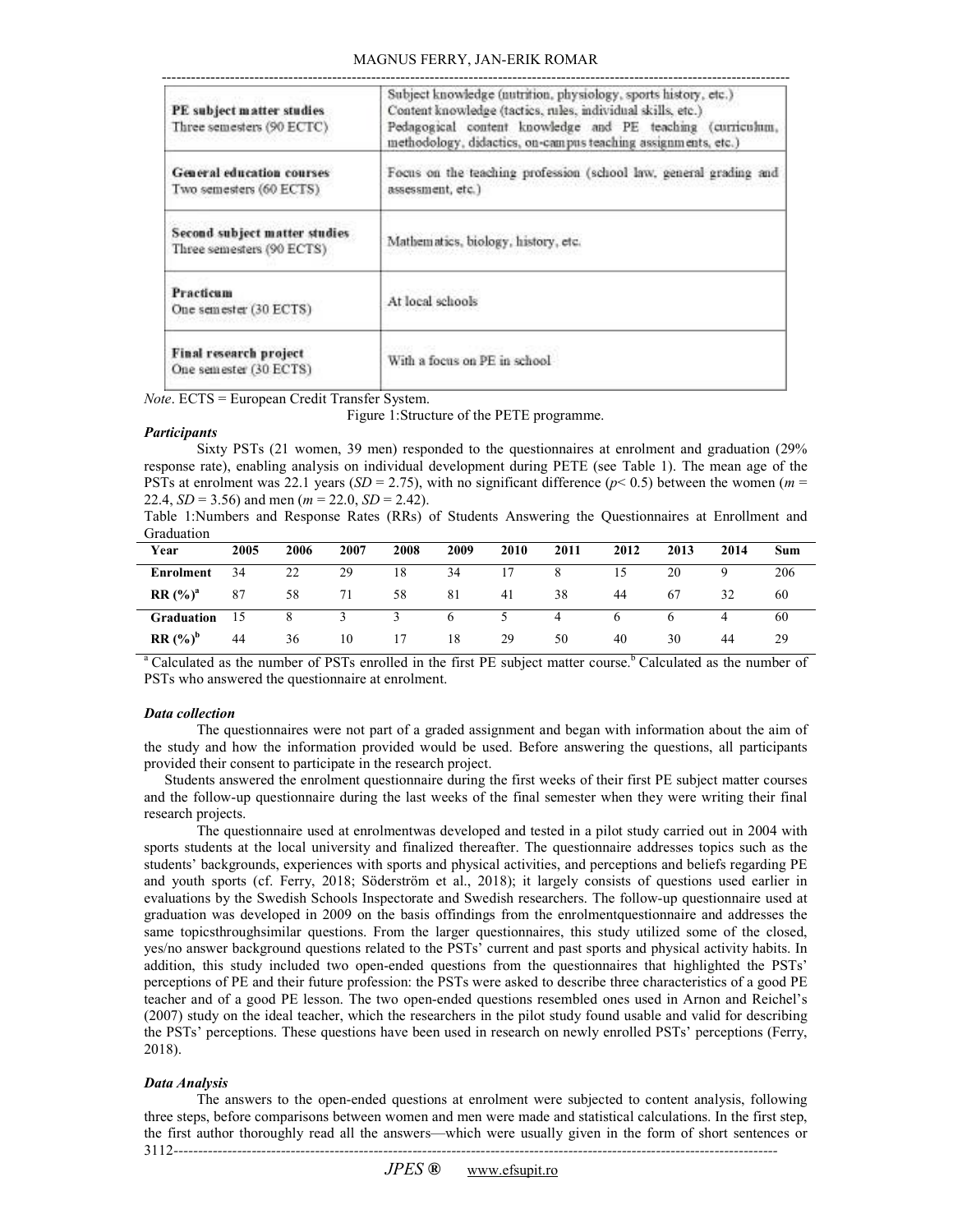# MAGNUS FERRY, JAN-ERIK ROMAR

-------------------------------------------------------------------------------------------------------------------------------- single words—numerous times to find regularities and recurring themes and to form an opinion of the material (Miles & Huberman, 1994). This process is described by Stake (1995) as intuitive and requires the researcher to determine what information is linked together to ascertain what regularities in the information could be used to form categories, and then after the categories are created, to fill them with content. During the second step, the categories were either merged to make their meaning somewhat broader or clarified to narrow their meaning (Miles & Huberman, 1994). The main purpose of this process was to make the categories independent of each other, exhaustive, and sharply different. In total, seven categories, each with a definition of its meaning and examples of its content, were created for each of the two questions during this step (see Table 2). In the third step, the categories were related to the existing research on PETE and PSTs (cf. Dowling, 2011; Larsson, 2009).

|  |  |  |  |  |  |  |  |  |  | Table 2:Categories for the Two Open-Ended Questions |  |  |  |
|--|--|--|--|--|--|--|--|--|--|-----------------------------------------------------|--|--|--|
|--|--|--|--|--|--|--|--|--|--|-----------------------------------------------------|--|--|--|

| Characteristics of a good PE teacher, examples of content |                                                                                             |  |  |  |  |  |
|-----------------------------------------------------------|---------------------------------------------------------------------------------------------|--|--|--|--|--|
| Considerate, social competence                            | empathic, see and listen to all pupils, easy to talk to, good social ability,               |  |  |  |  |  |
|                                                           | sympathetic, sincere, flexible, etc.                                                        |  |  |  |  |  |
| Pedagogical competence                                    | ability to explain to everyone, didactical skills, clear instructions, etc.                 |  |  |  |  |  |
| Subject knowledge                                         | theoretical and practical knowledge, a good education, etc.                                 |  |  |  |  |  |
| Motivator                                                 | engage pupils, motivate all pupils, create interest in PE, etc.                             |  |  |  |  |  |
| Passionate about PE                                       | committed to PE and sports, motivated about the subject, etc.                               |  |  |  |  |  |
| Role model                                                | set an example, 'practice what you preach,' be a role model, etc.                           |  |  |  |  |  |
| Other characteristics                                     | interesting, fun, kind, fair, strict, charismatic, inventive, etc.                          |  |  |  |  |  |
| Characteristics of a good PE lesson, examples of content  |                                                                                             |  |  |  |  |  |
| Fun, inspiring, creative                                  | fun, inspiring, playful, motivating, joy of movement, creative, etc.                        |  |  |  |  |  |
| Consists of physical activities                           | physical activities in focus, physically demanding, provides exercise,                      |  |  |  |  |  |
|                                                           | different specified activities, etc.                                                        |  |  |  |  |  |
| Develops pupils' skills                                   | develops pupils, provides knowledge, informative, etc.                                      |  |  |  |  |  |
| Well-planned                                              | well-planned, structured, clear goals, without fail, etc.                                   |  |  |  |  |  |
| Adapted to all                                            | adapted to all pupils, challenging for all, enables participation, etc.                     |  |  |  |  |  |
| Theory, discussion, reflection                            | theoretical content, reflections, discussions, etc.                                         |  |  |  |  |  |
| Varying content                                           | varying content, both practical and theoretical content, involves<br>different sports, etc. |  |  |  |  |  |

To compare between enrolment and graduation for the open-ended questions, the answers at graduation were deductively categorized as based on the categories and definitions generated from the answers during enrolment. To ensure credibility and trustworthiness in the generated categories, the two authors independently categorized a subset of the answers and discussed the outcome (Miles & Huberman, 1994). Initially, the authors had 84% intercoder reliability on the question about the characteristics of a good PE teacher and 93% intercoder reliability on the question about the characteristics of a good PE lesson. After discussions, all discrepancies were resolved collaboratively.

The data were statistically analysed using IBM SPSS Statistics version 26.0 and Microsoft Excel 2016. The statistical analysis of the differences in mean age between men and women were calculated and analysed with independent t-tests and Cohen's *d* (*d*) to measure effect sizes (Lakens, 2013). The differences in frequencies between enrolment and graduation for the open-ended questions about the characteristics of a good PE teacher and a good PE lesson were analysed using chi-square tests with Cramér's *V* (w) as an effect size measurement. The differences in proportions on binary variables (e.g. the differences in membership and physical activity engagement between enrolment and graduation) were analysed using Fisher's exact test and the Phi coefficient (Φ) as an effect size measurement (Cohen, 1988).

#### **Findings**

First we present the PSTs in this study and their involvement in the important and influential social fields of physical activities and sports (Green, 2003). Following these main findings, we present the development of PSTs' perceptions of a good PE teacher and PE lesson and then discuss these findings in relation to previous research in the field.

# *PSTs in the Study*

Similar to previous research on Scandinavian PETE recruits (Dowling, 2011; Larsson, 2009) as well as international ones (cf. McCullick et al., 2012), a larger proportion of the students recruited to the PETE programme in this study were men (65%).

The 60 PSTs who answered both questionnaires at enrolment and graduation (21 women, 39 men), had similar backgrounds, with vast participation experience in different sports, many in a competitive setting, and other physical activities. Almost all PSTs (97%) had been members of a sports club during their upbringing and a majority(67%) were members at enrolment (see Table 3).

Most of the PSTs had participated in competitive sports as adolescents and at enrolment about half participated in team sports (55%), individual sports (48%), and recreational sports (53%). In addition, over 80 %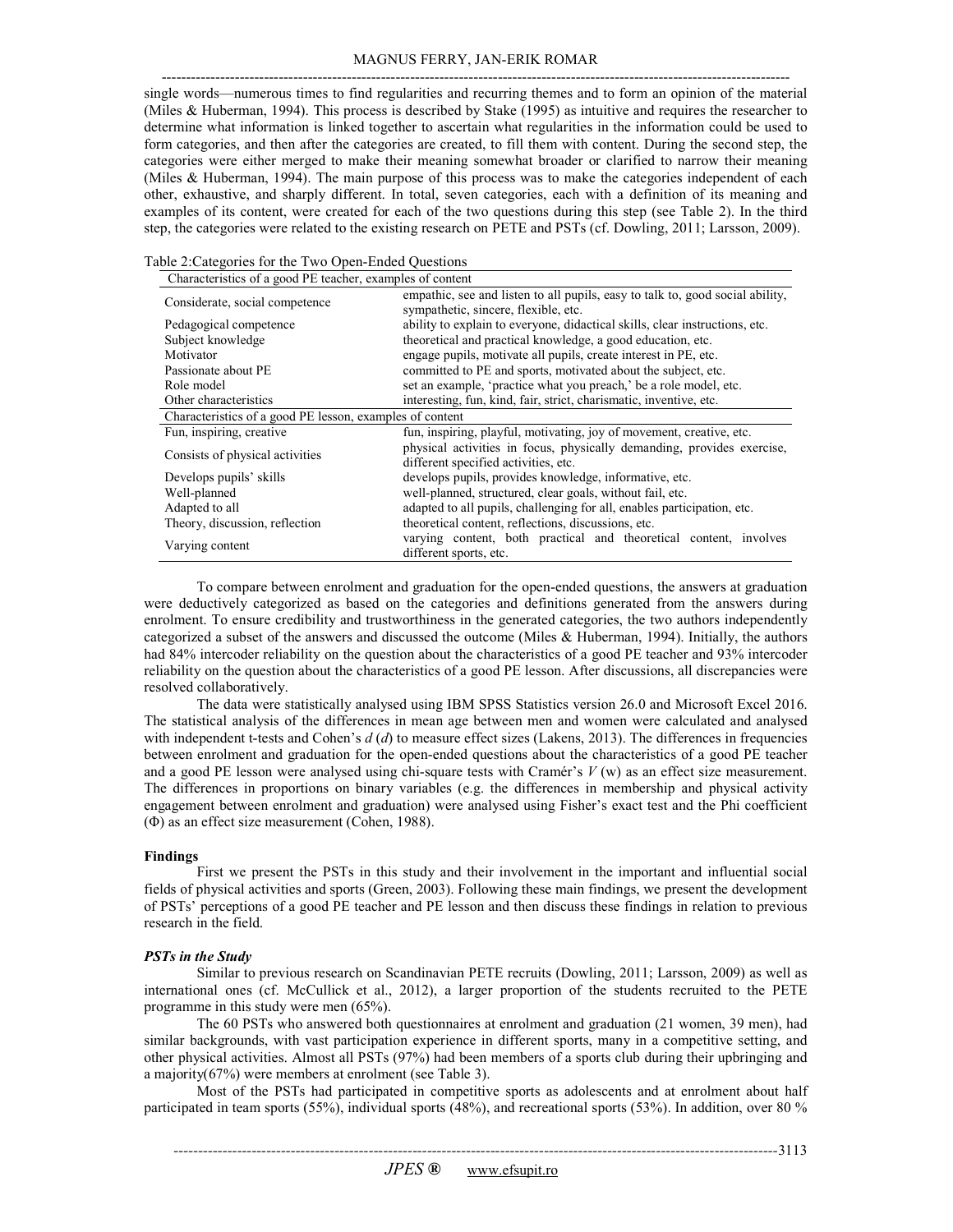---------------------------------------------------------------------------------------------------------------------------------

of all PSTs had regularly exercised at a sports centre or gym, and almost 70% had regularly engaged in weight/strength training at enrolment.

|                                                       | At enrolment |     |       | At graduation |     |       |
|-------------------------------------------------------|--------------|-----|-------|---------------|-----|-------|
|                                                       | Women        | Men | Total | Women         | Men | Total |
| Members of a sports club $(\%)^a$                     | 52           | 74  | 67    | 38            | 72  | 60    |
| Participants in team sports $(\%)$ abc                | 38           | 64  | 55    | 10            | 44  | 32    |
| Participants in individual sports (%)                 | 33           | 56  | 48    | 38            | 59  | 52    |
| Participants in recreational sports (%)               | 71           | 44  | 53    | 71            | 54  | 60    |
| Regularly exercising at a sports centre/gym (%)       | 86           | 87  | 87    | 71            | 79  | 76    |
| Regularly engaging in weight/strength training $(\%)$ | 71           | 64  | 67    | 62            | 74  | 70    |

Table 3:Sport and Physical Activity Patterns at Enrolment and Graduation (women = 21, men = 39), proportions

 $ap<$ .05 between women and men at graduation

 $\bar{p}$  < .05 between enrolment and graduation for women

 $\epsilon_P^{\rm c}$  = .05 between enrolment and graduation in total

There were few differences in relation to participation patterns among women and men. The only statistically significant differences found was in relation to membership in a sports club at graduation, where 72% of the men were members and 38% of the women were members ( $p$ < .05,  $\Phi$  = .33), and in relation to participation in team sports at graduation, where 44% of the men and 10% of the women participated (*p*< 0.5, Φ  $=$  .35). There was also a tendency for difference at enrolment in participation in team sports (women 38% and men 64%, *p* = .063, Φ = .25) and participation in recreational sports (women 71% and men 44%, *p* = .058, Φ = .27).

In relation to the development of the students' physical activity patterns during PETE, there was no statistical significant difference in the proportion of PSTs who were members of a sports club at graduation compared to enrolment in total, and for women and men, respectively  $(p > .05)$ . No significant differences existed either in participation in individual sports or recreational sports, exercising at a sports centre, or engaging in weight/strength training ( $p$ > .05). The only significant difference found was that the proportion of participants in team sports were significantly lower at graduation among the women (10%) compared to at enrolment (38%, *p*< .05,  $\Phi$  = .35), and in total (32% vs. 55%,  $p$  < .05,  $\Phi$  = .24). No difference in participation in team sports was found among the men (*p*> .05) and in total 52% were still participating in individual sports and 60% in recreational sports at graduation.

Analogous with previous findings on PE recruits' background (cf. Flemons, 2017; Green, 2003; Larsson, 2009; Lundvall & Meckbach, 2004; McCullick et al., 2012; Pike & Fletcher, 2014; Richards et al., 2019), the results reveal a homogenous group of students with vast experiences of sports and physical activities at enrolment. Furthermore, the results indicated that during PETE, PSTs continued their participation in sports, thereby further strengthening what Ferry and McCaughtry (2013) call their emotional connection to sports. These emotions can be seen as one expression of the habitus PSTs embody, which has implications on their perceptions and expectations about their future profession (cf. Green, 2003; Pike & Fletcher, 2014; Richards et al., 2014), and can also have a powerful role in how PSTs will make instructional, content, and curricular decisions when working as teachers (Croston & Hills, 2017; Ferry & McCaughtry, 2013; Merrem & Curtner-Smith, 2019).

However, there were some differences between women's and men's experiences. A larger proportion of the male PSTs were still members in sports clubs (72%) and team sports (44%) at graduation in comparison with female PSTs who engaged in sport clubs (38%) in a lesser degree, participated in recreational sports (71%) in a higher degree, and exercised at a sports centre (71%). In sum, a majority of the PSTs had experience in competitive sports, and following Lundvall and Meckbach's (2004) argumentation, this could result in the PSTs' future PE lessons to be dominated by team sports and ball games, since those are the activities teachers have experience in and believe they can master. In the future, and especially among the male PSTs, this may further reinforce the focus on competitive sports during PE lessons (Swedish Schools Inspectorate, 2018), and thus negatively affect Swedish pupils' opportunities to acquire knowledge and develop competencies necessary to be physically active in a lifelong perspective (cf. Ferry & McCaughtry, 2013).

# *Perceptions of a Good PE Teacher*

When we examined the development of characteristics for a good PE teacher (see figure 2), the analysis revealed no significant difference in how common these characteristics were at enrolment and graduation (*p*> .05), indicating there was no development in the perception of a good PE teacher during PETE. No significant difference existed between men and women during enrolment or graduation (*p*> .05). For both occasions, the highest proportion of PSTs indicated that a good PE teacher should be considerate and have social competence (29% vs. 27%), have pedagogical competence (19% vs. 22%), possess subject knowledge (both 17%), and be a motivator (17% vs. 16%).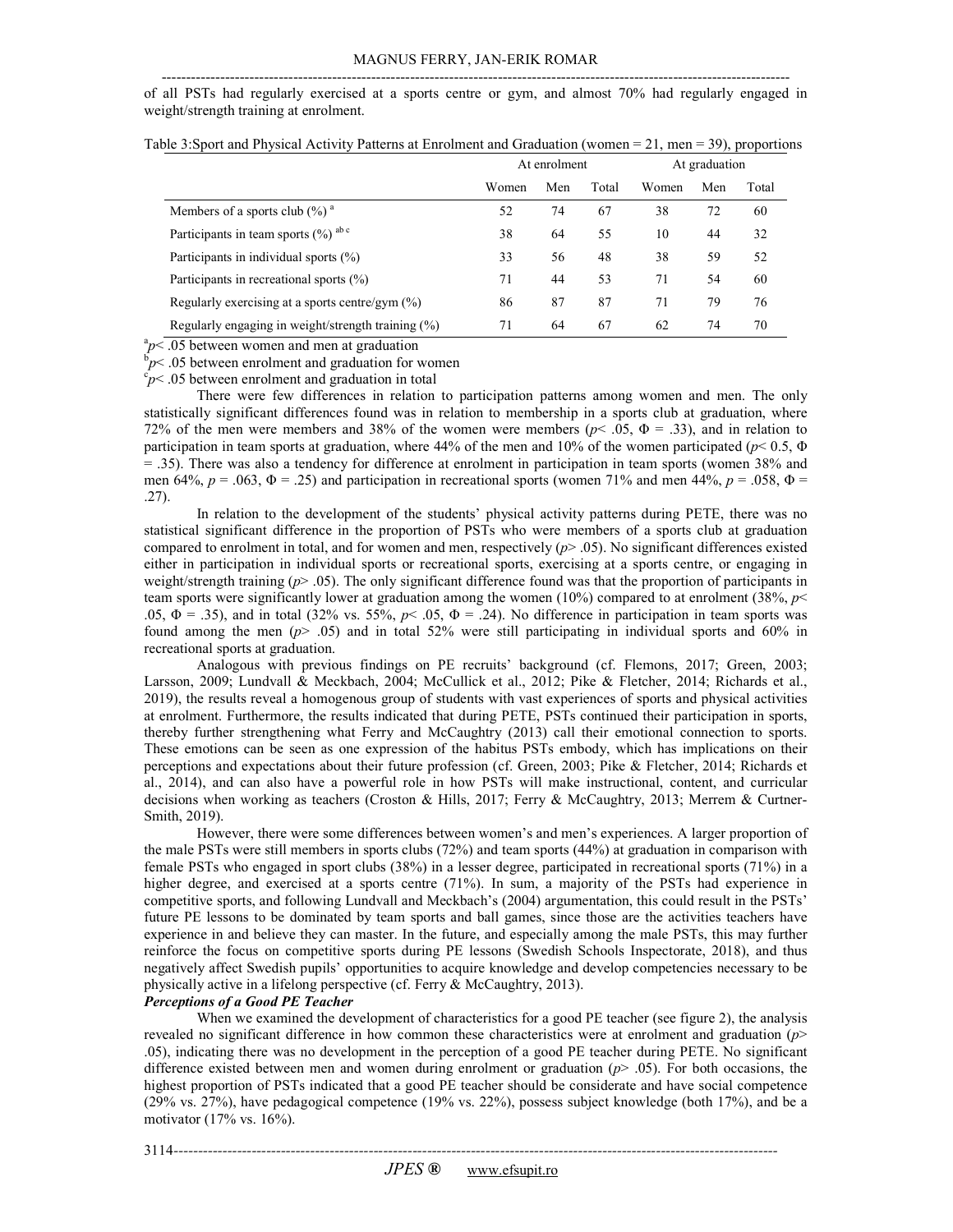

Figure 2:Characteristics of a Good PE teacher at Enrolment and Graduation (women = 21, men = 39), proportion of all answers (%).

The three characteristics with the highest proportions were previously shown to apply to newly enrolled PE PSTs in Sweden (Ferry, 2018), but not in Pike and Fletcher's (2014) review of previous studies in the area, where important aspects were being passionate about PE, being a role model, and other mentioned characteristics. Why these three characteristics are valued more highly by the PSTs in our study compared to earlier studies is not obvious. However, the high proportion of answers belonging to the pedagogical competence and subject knowledge categories coincide with Dowling's (2011) and Mordal-Moen and Green's (2014) results on Norwegian PSTs, Arnon and Reichel's (2007) study on teacher-students' view on the ideal teacher, and Merrem and Curtner-Smith's (2017) results on German PSTs' view of effective PE teachers. These characteristics are also described by Francesco et al. (2019) as competencies effective PE teachers have. The high proportion of PSTs mentioning that a good PE teacher should be considerate and have social competence have also been shown to apply to teacher-students' view on the ideal teacher in general (Arnon & Reichel, 2007), German PSTs' characteristics of effective PE teachers (Merrem & Curtner-Smith, 2017)and are a part of the character held by effective teachers (Francesco et al., 2019). However, to fully understand how this relates to these PE teachers specifically is not as easy to explain and needs further investigation.

The results presented provide information on the PSTs' perceptions of their future profession (cf. Dowling, 2011) and show that there was no significant difference in relation to characteristics of a good PE teacher between enrolment and graduation. With exception of being passionate about PE, most of the characteristics were not specific to PE teachers, but instead applied to the development of a character suitable for teachers in general. This was especially noticeable in the high proportions of PSTs who indicated that a good PE teacher should be considerate and have social competence, which Arnon and Reichel (2007) and Fajet et al. (2005) also noted, and that affective teacher qualities were more important than professional competence among PSTs in general. Simultaneously, we could conclude that PSTs' perceptions of a good PE teacher seem to be valid and suitable at enrolment; be considerate, have social and pedagogical competence, subject knowledge, and be a motivator. These perceptions may not have developed simply because there was no need for change during PETE.

The lack of development during PETE can also be understood in relation to the PSTs' habitus embodied through their acculturation. By participating in different sports and physical activities during the acculturation phase, which is an important phase in shaping future teachers' perspectives (cf. Pike & Fletcher, 2014; Richards et al., 2014) and has a strong impact on their approach to teaching (Zeichner & Gore, 1990), the PSTs embodied certain perceptions as a part of their habitus (Flemon, 2017). Additionally, because habitus is resistant to change (cf. Brown, 2005; Croston & Hills, 2017) and because during PETE the PSTs continue their involvement in sports and are surrounded by like-minded peers and PETE faculty members (cf. Adamakis & Zounhia, 2016), and thus have similar habitus (Larsson, 2009), their initial perceptions instead might have been further reinforced during professional socialization. Similar to Adamakis and Zounhia's (2016) and Mordal-Moen and Green's (2014) results, our results indicated that PETE has not challenged or developed the PSTs' perceptions of a good PE teacher. However, as already stated, the PST perceptions at enrollment can be viewed as suitable and there was no actual need for development during PETE.

#### *Perceptions of a Good PE Lesson*

 $\overline{1}$ 

Analysing the development of a good PE lesson's characteristics (see figure 3) showed a significant difference between enrolment and graduation for the PSTs ( $p$ < .05,*chi*<sup>2</sup>= 26.07,  $w = .289$ ),<sup>1</sup> indicating perceptions developed during PETE.

At enrolment, the most common categories for a good PE lesson were that it should be fun, inspiring, and creative (29%); consist of physical activity (22%); and develop pupils' skills (13%). At graduation, the most

-------------3115

 $<sup>1</sup>$  Due to small numbers, analysis was not possible for women or men respectively on this question.</sup>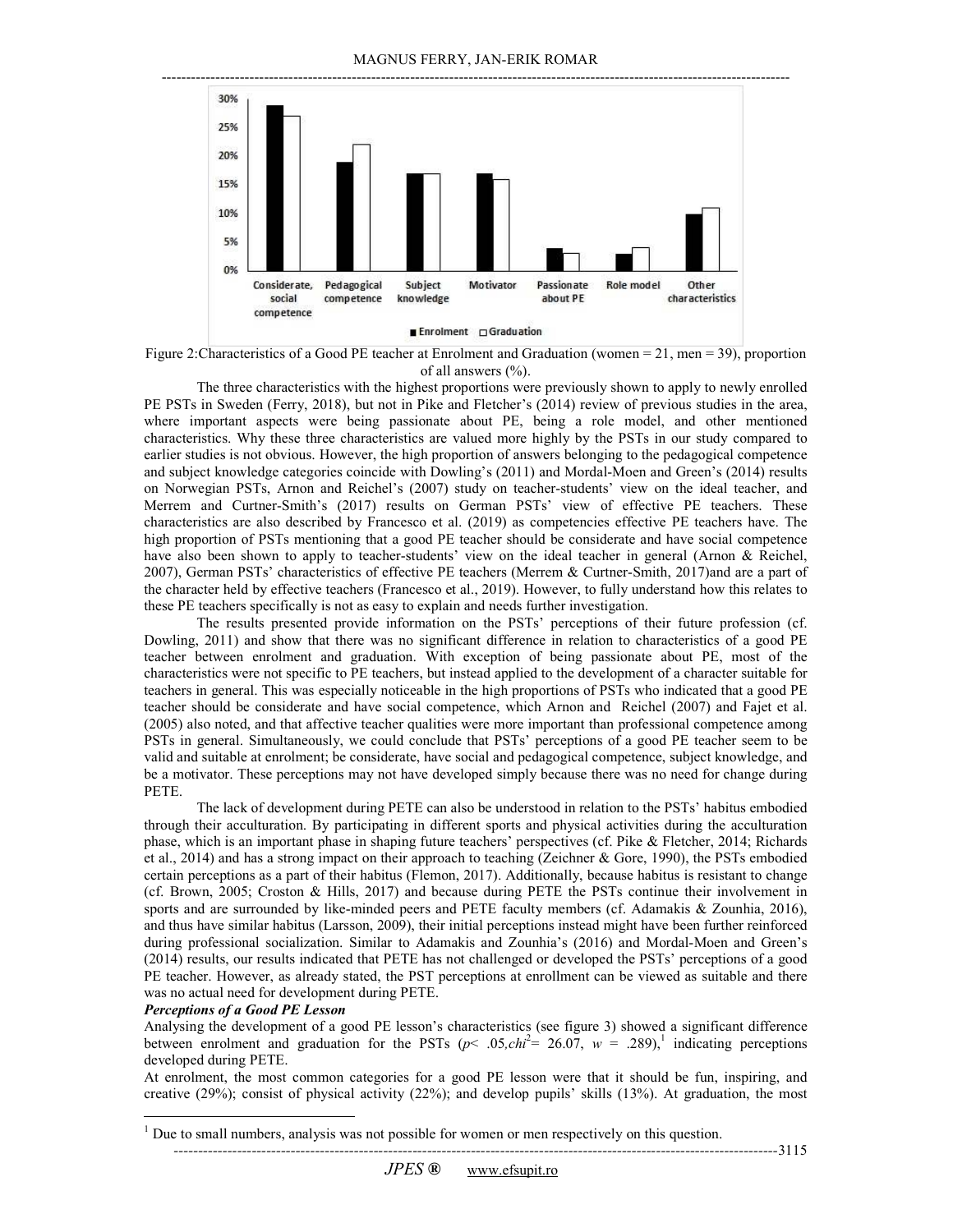-------------------------------------------------------------------------------------------------------------------------------- common categories were instead that it should be well-planned (29%), consist of physical activities (20%), and develop pupils' skills (17%). No significant difference existed between men and women during enrolment or graduation ( $p$ > .05).<sup>2</sup>



Figure 3: Characteristics of a Good PE Lesson at Enrolment and Graduation (women = 18, men = 35), proportion of all answers (%).

The significantly higher proportion of answers indicating that a good PE lesson should be well-planned could be explained by how the PSTs' experiences and knowledge in teaching pupils increased during PETE through the full semester of practicum and teaching assignments during the PE subject matter courses. Through these PETE elements, the PSTs had the opportunity to apply learned skills in real-life situations, which is especially important for developing perceptions (cf. Richards et al., 2013).In line with this McEntyre et al. (2018) argue that subject matter courses have potential to challenge PSTs' beliefs, while Romar and Ferry (2020) noted the influence from a method course on PSTs' development of practical knowledge.

The higher proportion of PSTs who indicated that a good PE lesson should develop pupils' skills at graduation compared to enrolment, could be explained by it being explicitly stated in the PE curriculum in Sweden and thus being a topic that has been in focus during PETE. In addition, this topic has also been addressed during the general education course and thus may have influenced the PSTs' perceptions.

The significantly lower proportion of PSTs at graduation answering that a good PE lesson should be fun, inspiring, and creative is not obvious to understand, considering earlier presented results on PSTs' experience in sports and physical activity (Table 3). In fact, previous studies showed that many PE teachers wanted their pupils to experience the joy of sports that they had experienced (cf. Ferry & McCaughtry, 2013; Green, 2003; Lundvall & Meckbach, 2004). This result is also not obvious in relation to a somewhat large proportion of the PSTs who indicated that a good PE teacher should be a motivator. One possible explanation could be that the PSTs were influenced by the discussion that has been going on for several years in Sweden, where the subject has evolved from being a practical subject in which the pupils should have fun to being a traditional knowledge subject (Larsson et al., 2018).In addition, having fun might have been a central perspective during their acculturation phase and is not in itself an issue anymore after professional socialization, where student learning and planning are in focus.

In sum, unlike most other studies (cf. Adamakis & Zounhia, 2016), but also supporting the work of Hyndman (2014), the results show that the PSTs' perceptions of a good PE lesson developed during the professional socialization phase. Drawing on the work of Lawson (1983) and Richards et al. (2014), this can indicate that during PETE, PSTs learned important knowledge and skills the profession demands, and learned more about teaching and what is considered a good lesson, both in general and specifically in PE.

# **Conclusions**

 $\overline{\phantom{a}}$ 

Similar to previous studies, our study paints a picture of a homogenous group of students with vast sports and physical activities experiences at enrolment. Following the PSTs' involvement in sports, and considering that a large part of their perception of PE may have been developed within these social fields, there is a risk that they, and perhaps especially male PSTs, will favour a (competitive) sports-focused PE practice in the future (Lundvall & Meckbach, 2004). This may be because through these experiences, or what Ferry and McCaughtry (2013) call a love affair,the PSTs have developed a subjective warrant and embodied a habitus that has implications for their perceptions of the purposes of education and the teacher profession (Croston & Hills, 2017; Flemons, 2017; Richards et al., 2014; Templin & Schempp, 1989). The results also show that during

 $2^{2}$  Due to small numbers, analysis was done without the characteristic of varying content.

*<sup>----------------------------------------------------------------------------------------------------------------------------</sup>*  3116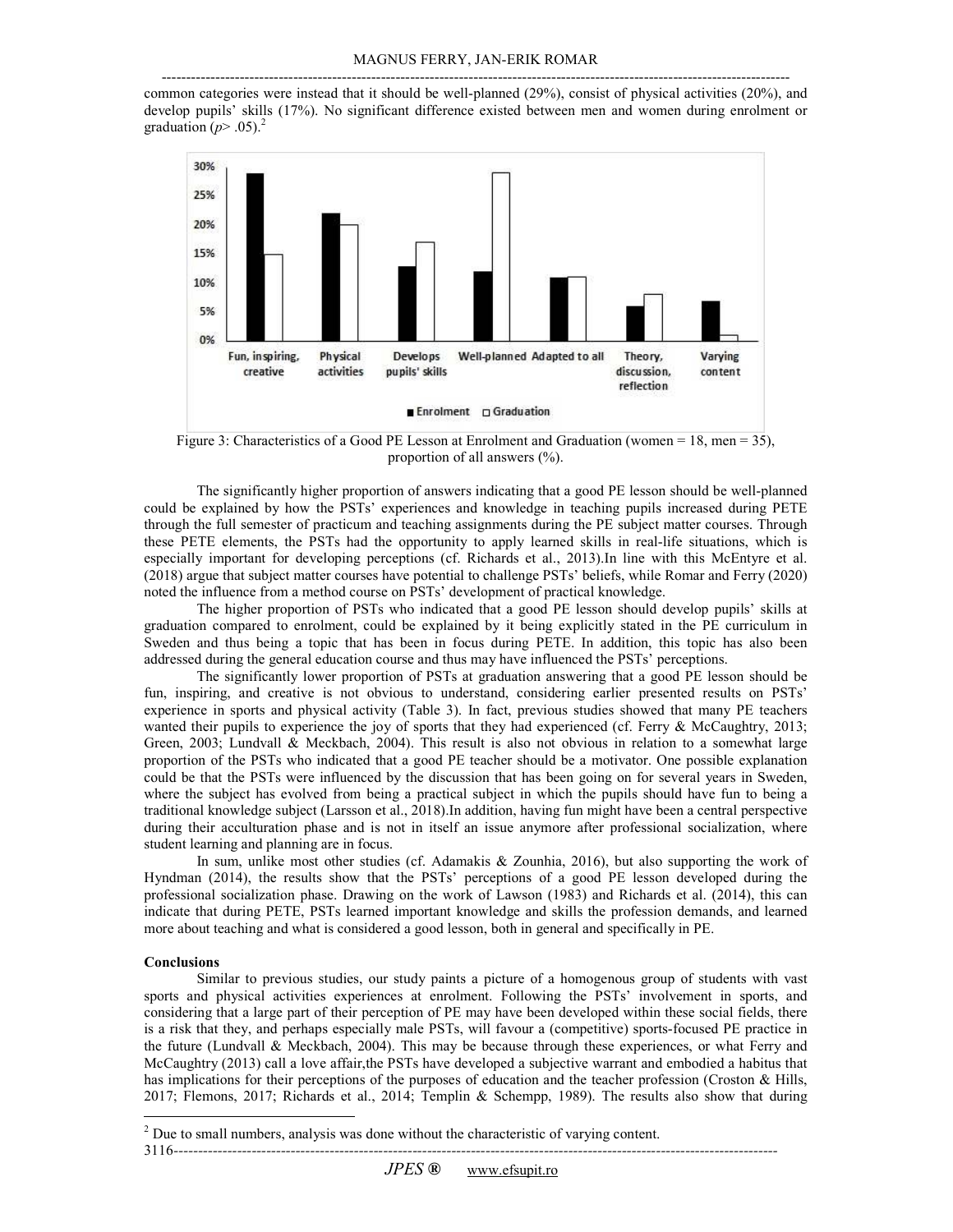PETE, PSTs continue their involvement in sports, which could have further reinforced their initial perceptions. Furthermore, the results show some differences between male and females experiences of sports and physical activities; however, there was no significant differences in male's and female's perception of a good PE teacher or lesson.

Unlike most other studies (cf. Adamakis & Zounhia, 2016; Graber, 1996; Mordal-Moen & Green, 2014), these results show that the PSTs' perceptions developed during PETE, at least regarding the characteristics of a good PE lesson. The lack of development in the PSTs' perceptions of a good PE teacher could be because they are suitable for teachers, but also because their initial perceptions on this question were well-grounded in their habitus (cf. Larsson, 2009) and further reinforced during PETE. If these perceptions had instead been found unsuitable for the profession and deemed necessary to be challenged during PETE, one suggestion would be to allow PSTs reflect on the actual perceptions they have embodiedduring the acculturation phase (Ferry, 2018). For instance, this could be done by giving PSTs assignments in which they critically examine their experiences and their perceptions of the PE teacher role, and then further discuss them together (Arnon & Reichel, 2007; Richards et al., 2013).

The development in PSTs' perceptions of a good PE lesson could be understood in relation to the programme's behaviouristic and traditional/craft orientation, focusing on preparing skilled teachers for the current school system (Backman & Larsson, 2016), and elements of PETE that offer PSTs opportunities to apply learned skills in real-life situations, thus learning important knowledge and skills the profession demands (Richards et al., 2014; Richards et al., 2018; Sirna et al., 2010). This can indicate that during PETE, they learned more about what a good lesson is, both in general and specifically in PE. This result suggests that real-life experiences during PETE is vital and important for PSTs' development during PETE (cf. Romar & Ferry, 2020).

One limitation of our study is the low number of PSTs who answered the questionnaire in each cohort (Table 1) and specifically both questionnaires (29%), which reduced the ability to analyse the personal development during PETE. Despite this, the results show that some development took place. In addition, the PSTs studied were from only one PETE programme in Sweden and had homogeneous backgrounds with extensive experiences in competitive sports. This may have caused the results to be specific to the local university and could therefore decrease the possibilities for an analysis of PSTs from different backgrounds. Despite this local context, the study shows similar results as previous studies on PSTs' backgrounds and experiences (cf. Larsson, 2009; Richards et al., 2019), and the presented results on PSTs' perceptions on the subject and professions could thus apply to PSTs in other contexts, where the traditional orientations towards PE, e.g. coaching and teaching (Lortie, 1975), do not exist similarly.

Another limitation of our study is that the actual changes in PTSs' behaviours and practice was not investigated. In that manner, other socialization effects during PETE may have been found, but would have required a different kind of study. To better understand these results and the possible reasons behind their development (or absence of), a deeper analysis of the organization and content of the specific PETE programme is required. It is also necessary to investigate the development in the PSTs' embodied perceptions and beliefs related to the subject and profession during the organizational socialization phase when they start working as PE teachers. Is the change in perceptions long-lasting, or are all developments washed out?

#### **References**

- Adamakis, M., & Zounhia, K. (2016). The important of occupational socialization on physical education preservice teachers' curricular outcomes: A cross-sectional study. *European Physical Education Review, 22*(3), 279–297.
- Arnon, S., & Reichel, N. (2007). Who is the ideal teacher? Am I? Similarity and difference in perception of students of education regarding the qualities of a good teacher and of their own qualities as teachers. *Teacher and teaching: theory and practice,13*(5), 441–464.
- Backman, E., Nyberg, G., & Larsson, H. (2020). Moving beyond rigid orthodoxies in the teaching and assessment of movement in Swedish physical education teacher education: A student perspective. *European Physical Education Review, 26*(1), 111–127.
- Backman. E., & Larsson, H. (2016). What should a physical education teacher know? An analysis of learning outcomes for future physical education teachers in Sweden. *Physical education and Sport Pedagogy, 21*(2), 185–200.

Bourdieu, P. (1990). *The logic of practice*. Cambridge: Polity Press.

- Brown, D. (2005). An economy of gendered practices? Learing to teach physical education from the perspective of Pierre Bourdieu's embodied sociology. *Sport, Education and Society, 10*(1), 3–23.
- Brown, D., Morgan, K, & Aldous, D. (2017). Changing the student teacher habitus. In K. A. R. Richard, & K. Lux Gaudreault (Eds.), *Teacher socialisation in physical education. New perspectives* (pp. 194– 211).London: Routledge.

Cohen, J. (1988). *Statistical power analysis for the behavioral science* (2<sup>nd</sup> ed). New York: Academic Press.

Curtner-Smith, M. D. (2017). Acculturation, recruitment, and the development of orientations. In K. Lux Gaudreault, & K. A. R. Richards (Eds.), *New perspectives on teacher socialization in physical education* (pp. 33–46). Oxford, UK: Taylor & Francis.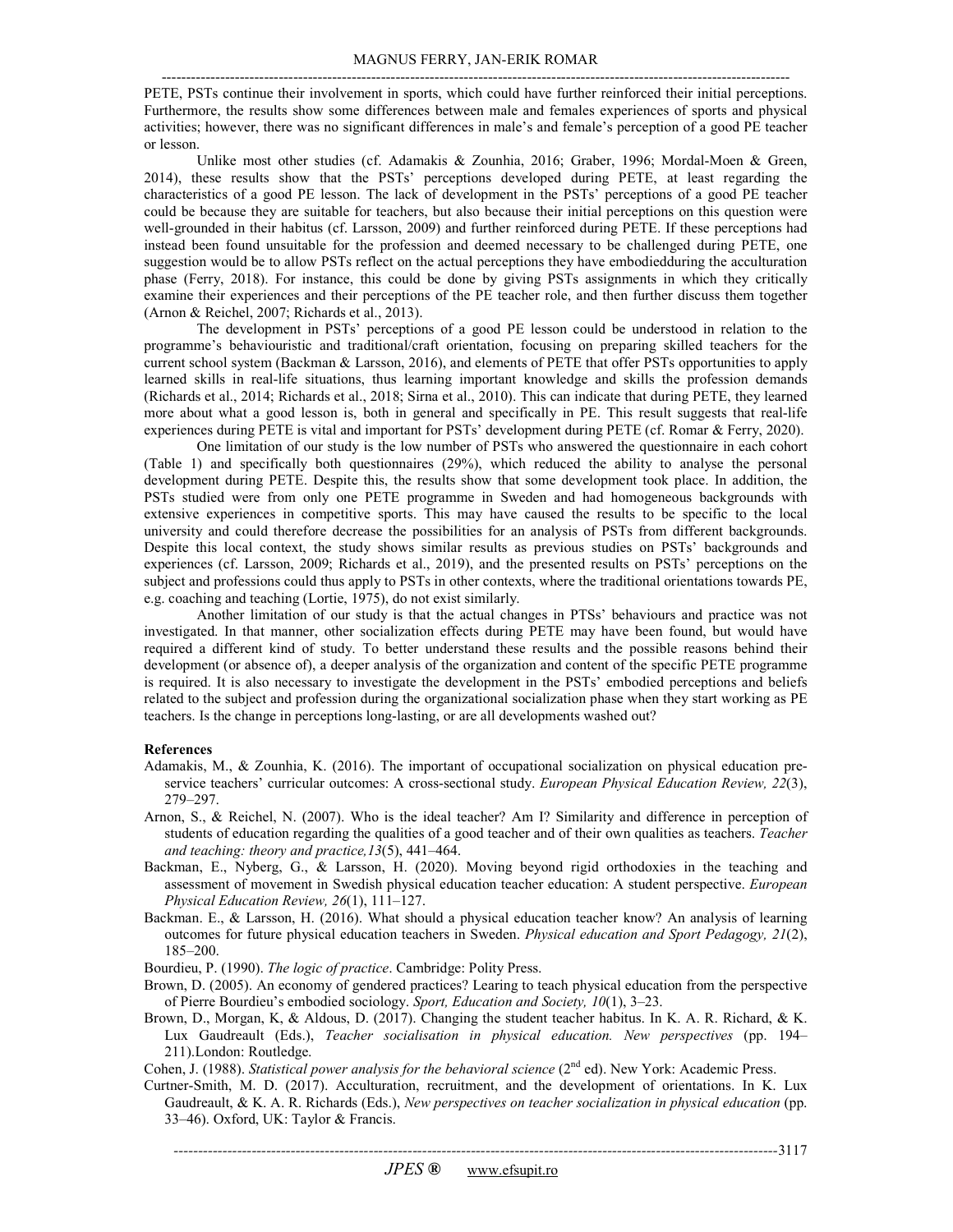- Curtner-Smith, M. D., Hastie, P. A., & Kinchin, G. D. (2008). Influence of occupational socialization on beginning teachers' interpretation and delivery of sport education. *Sport, Education and Society,13*(1), 97- 117.
- Croston, A. & Hills, L. A. (2017). The challenges of widening 'legitimate' understandings of ability within physical education. *Sport, Education and Society,22*(5), 618-634.
- Dagkas, S, & Stathi, A. (2007). Exploring social and environmental factors affecting adolescents' participation in physical activity. *European Physical Education Review, 13*(3), 369–384.
- Dowling, F. (2011). Are PE teacher identities fit for postmodern schools or are they clinging to modernist notions of professionalism? A case study of Norwegian PE teacher students' emerging professional identities. *Sport, Education and Society, 16*(2), 201–222.
- Fahlén, J., & Ferry, M. (2019). Sports participation in Sweden. In K. Green, T. Sigurjónsson & E. Å. Skille (Eds.), *Sport in Scandinavia and the Nordic countries* (pp. 136–171).London: Routledge.
- Fajet, W., Bello, M., Leftwich, S. A., Mesler, J. L., & Shaver, A. N. (2005). Pre-service teachers' perceptions in beginning education classes. *Teaching and Teacher Education, 21*(6), 717–727.
- Ferry, M. (2018). Physical education preservice teachers' perceptions of the subject and profession: development during 2005-2016. *Physical Education and Sport Pedagogy, 23*(4), 358–370.
- Ferry, M., Meckbach, J., & Larsson, H. (2013). School sport in Sweden: what is it, and how did it come to be? *Sport in Society,16*(6), 805-818.
- Ferry, M., & McCaughtry, N. (2013). Secondary physical educators and sport content: A love affair. *Journal of Teaching in Physical Education,32*(4), 375–393.
- Flemons, M. (2017). *Occupational socialisation and the subjective warrant of physical education teachers* (PhD Thesis). University of Bedfordshire, UK.
- Francesco, C., Coco, D., Frattini, G., Vago, P., &Andrea, C. (2019). Effective teaching competence in physical education. *The Journal of Physical Education and Sport, 19*(Suppl. 5), 1806–1813.
- Graber, K. (1996). Influencing student beliefs: The design of a 'high impact' teacher education program. *Teacher and teacher Education, 12*(5), 451–466.
- Green, K. (2003). *Physical education teachers on physical education. A sociological study of philosophies and ideologies*. Chester: Chester Academic Press.
- Hyndman, B. P. (2014). Exploring the differences in teaching perspectives between Australian pre-service and graduate physical education teachers. *Journal of Physical Education and Sport,14*(4), 438–445.
- Lakens, D. (2013). Calculating and reporting effect sizes to facilitate cumulative science: A practical primer for t-tests and ANOVAs. *Frontiers in Psychology,4*, 863.
- Larsson, L. (2009) *Idrott och helst lite mer Idrott: Idrottslärarstudenters möte med utbildningen* [Sport and preferably a little more sport: PE student teachers' encounter with their education] (PhD Thesis). Stockholm University, Sweden.
- Larsson, L., Linnér, S., & Schenker, K. (2018). The doxa of physical education teacher education set in stone? *European Physical Education Review, 24*(1), 114–130.
- Lawson, H. A. (1983). Toward a model of teacher socialization in physical education: the subject warrant, recruitment, and teacher education. *Journal for teaching in Physical Education, 2*(3), 3–16.
- Lee, H. M., & Curtner-Smith, M. D. (2011). Impact of occupational socialization on the perspective and practice of sport pedagogy doctoral students. *Journal of Teaching in Physical Education,30*(3), 296–313.
- Levin, B., & He, Y. (2008). Investigating the content and sources of teacher candidates' personal practical theories (PPTS). *Journal of teacher Education, 59*(1), 55–68.
- Lortie, D. C. (1975). *Schoolteacher: a sociological study.* Chicago, IL: University of Chicago Press.
- Lundvall, S., & Meckbach, J. (2004). "Fritt och omväxlande!" Lärares bakgrund och tankar om sitt yrke ["Free and varied!" Teacher's background and thoughts on their profession]. In H. Larsson, & K Redelius (Eds.), *Mellan nytta och nöje. Bilder av ämnet idrott och hälsa* [Between benefit and pleasure. Pictures of the subject physical education and health] (pp. 70–80). Stockholm: Idrottshögskolan.
- McCullick, B. A., Lux, K. M., Belcher, D. G., & Davies, N. (2012). A portrait of the PETE major: re-touched for the early twenty-first century. *Physical Education and Sport Pedagogy, 17*(2), 177–193.
- McEntyre, K., Baxter, D., & Richards, K. A. R. (2018). Coordinating effective field experiences: recommendations for cooperation teachers. *Journal of Physical Education, Recreation and Dance, 89*(3), 9– 16.
- Merrem, A. M., & Curtner-Smith, M. D. (2019). Acculturation of prospective German physical education teachers. *European Physical Education Review, 25*(1), 125–142.
- Miles, M. B., & Huberman, A. M. (1994). *Qualitative data analysis: an expanded sourcebook* (2 ed.). Thousand Oaks, CA: Sage.
- Mordal-Moen, K., & Green, K. (2014). Physical education teacher education in Norway: the perception of student teachers. *Sport, Education and Society, 19*(6), 806–823.
- Pike, S., & Fletcher, B. (2014). A review on physical education teacher socialization from 2000-2012. *PHEnex Journal,6*(1), 1–17.